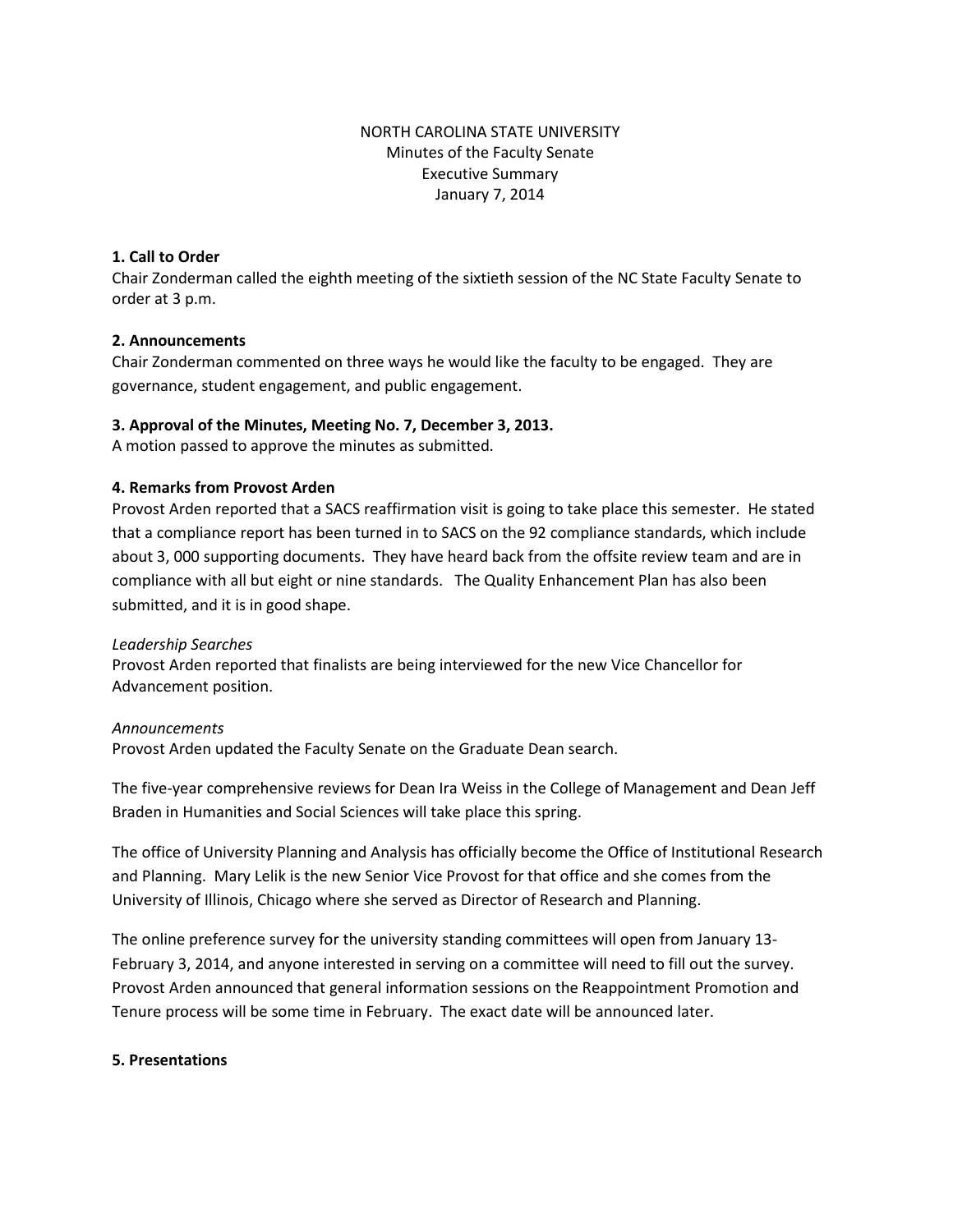## *Fostering Student Success (Louis Hunt and Michelle Johnson)*

Michelle Johnson, Senior Associate Registrar, reported that in the fall of 2013 they gathered a small working group to look at information coming out of UNC GA to determine if NC State is in compliance and if not what needs to be done. She stated that they have identified what the university is not in compliance with and have started to walk regulations and provisions through the process on campus.

### **6. Old/New Business**

*Resolution on Transfer of Tuition Waivers for Dependents of Faculty and Staff - First Reading* The resolution was presented for a first reading and was discussed.

The resolution will be presented in the next meeting for a second reading and a vote.

*Recommended addition to Article I Section 6 of the Faculty Senate Bylaws: "Consistent with the General Faculty Bylaws, faculty with at least a three-quarter time assignment at the departmental level may serve in the Senate. Emeritus faculty and faculty in the Phased Retirement Program may also serve."*

Senator Aday proposed an amendment to change the requirement to serve on the Faculty Senate from three-quarter time to a one half time assignment.

The motion failed: 3 for, 16 against, 4 abstentions

A motion passed with unanimous consent to refer the issue back to the Governance Committee.

*Discussion of Department Name Change: Department of 4-H Youth Development and Family and Consumer Sciences changes to Department of Youth, Family and Community Sciences*

The Faculty Senate discussed the proposed name change of the Department of 4-H Youth Development and Family & Consumer Science to Department of Youth, Family, and Community Sciences.

### **7. Issues of Concern**

Past Chair Kellner presented an issue of concern regarding the Academic Calendar – Maymester, early start, and short spring semester.

### **8. Adjourn**

A motion passed to adjourn the meeting at 4:41 p.m.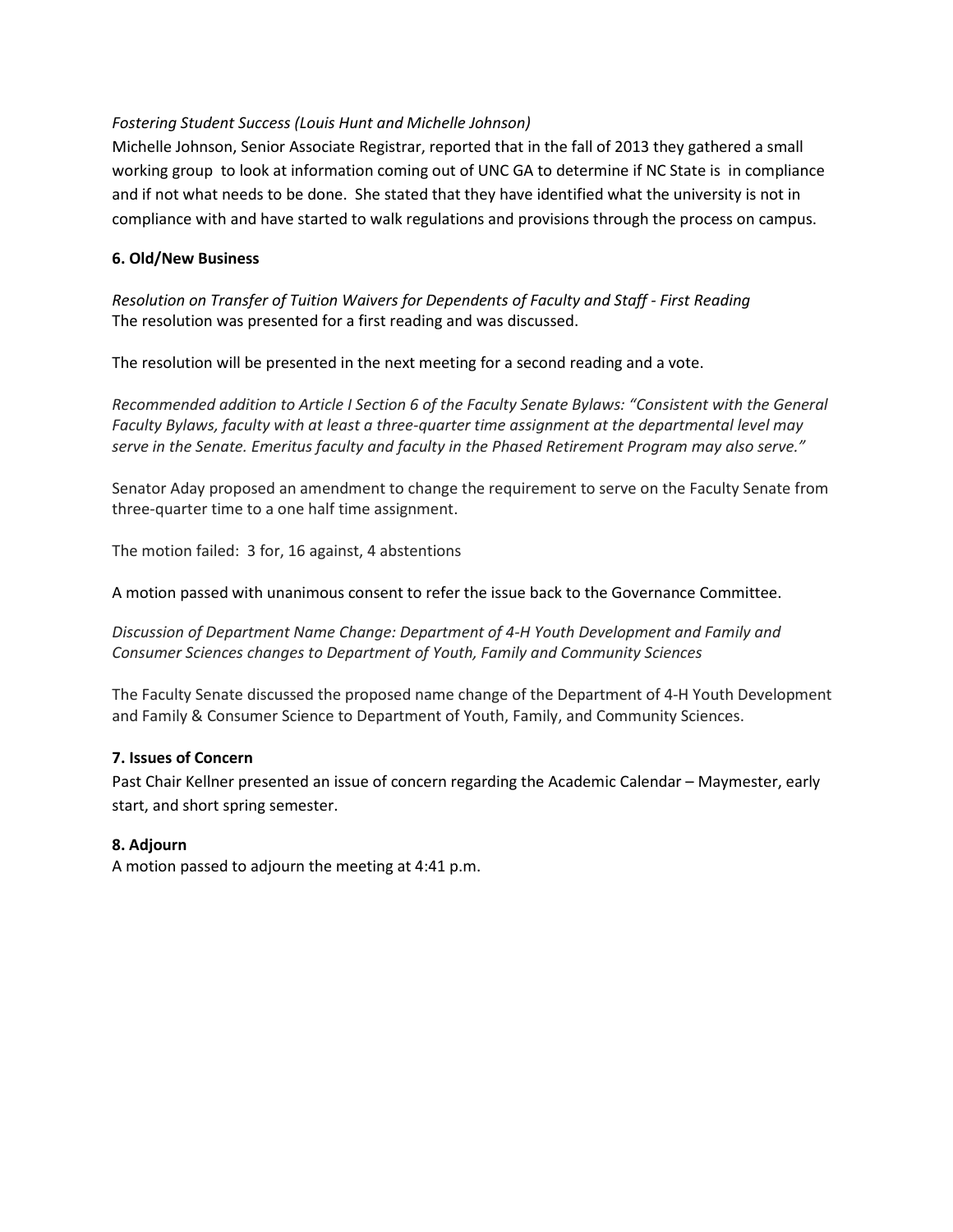### NORTH CAROLINA STATE UNIVERSITY Minutes of the Faculty Senate

### Regular Meeting No. 8 of the 60<sup>th</sup> Session: Faculty Senate Chamber January 7, 2014

**Present:** Chair Zonderman, Immediate Past Chair Kellner, Secretary Daley, Provost Arden; Parliamentarian Weiner; Senators Aday, Aspnes, Baumer, Bernhard, Borden, Bourham, Bradley, Devetsikiotis, Edwards, Fleisher, Fuentes, Funkhouser, Heitmann, Holden, Knopp, Knowles, Krause, Laffitte, Lucia, J. Moore, M. Moore, Morgado, Rucker, Spontak, Sztajn, Tyler, Williams

**Excused:** Senators Ade, Allaire, Bartlett, Lunardi, Penrose

**Absent:** Senators, Bird, Marks, Nfah-Abbenyi

**Guests:** Betsy Brown, Provost's Office; Marcia Gumpertz, OIED; Louis Hunt, Vice Provost/University Registrar; Michelle Johnson, Senior Associate Registrar; Carolyn Dunn, 4-H Youth Development & Family and Consumer Sciences; Michael Schuman, 4-H Youth Development & Family and Consumer Sciences; Carrie Zelna, DASA

## **1. Call to Order**

Chair Zonderman called the eighth meeting of the sixtieth session of the NC State Faculty Senate to order at 3 p.m.

## **2. Remarks and Announcements**

Chair Zonderman mentioned that he began his term as chair with a theme called the engaged faculty and the engaged Faculty Senate and he would like to return to that theme as we begin the spring semester. He commented on the following three ways that he would like the faculty to be engaged.

1) Governance—Chair Zonderman stated that the Senate will be in an election cycle this year where about half of the Senate will be elected and also the incoming Chair of the Faculty and he would like to have people running who are committed and care about this work. People are also needed to serve on the grievance and hearings committees.

2) Engagement with students—Chair Zonderman stated that today the Senate is going to be discussing some of the initiatives for student success. We have to engage with those initiatives to make some "changes" in the way that we do business, particularly with undergraduates.

3) Public Engagement—Chair Zonderman stated that NC State is a land grant university and we as a university have a long history of knowing what a land grant university both does and can do for the citizens of the state. He added that higher education including land grants are under a lot of public pressure and a lot of public prestige today, some of it healthy and a lot of it unhealthy, but it seems that we as faculty at a land grand university and all that we do to engage the public should also be advocating with the public as well. Whenever you are with the public it never hurts to remind people in as constructive manner as possible, what we do as faculty, what a land grant university does, and what they invest into this university is not money wasted, it is for the most part money exceedingly well spent.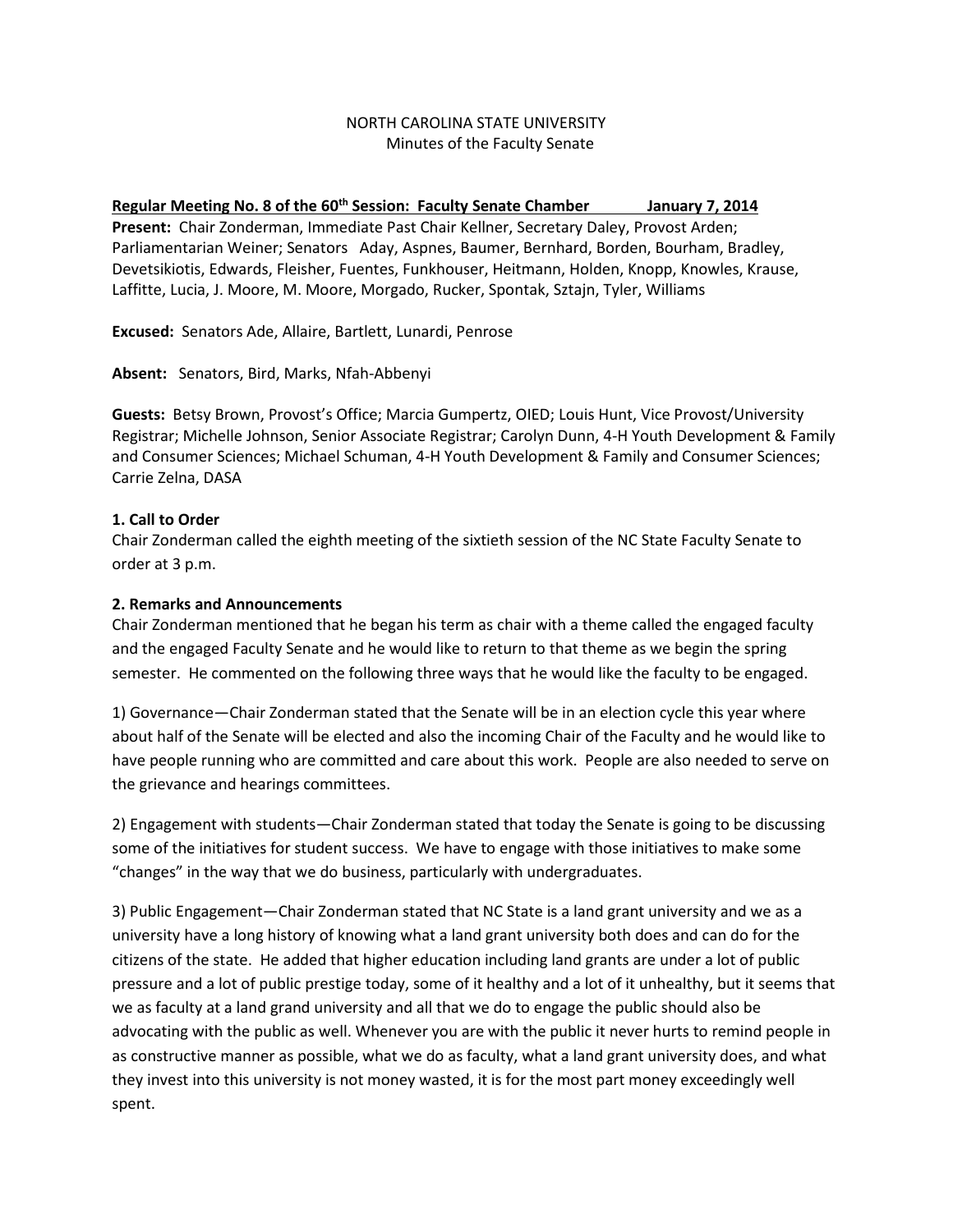### **3. Approval of the Minutes, Meeting No. 7, December 3, 2013**

A motion passed to approve the minutes as submitted.

### **4. Remarks from Provost Arden**

Provost Arden reported that a SAC reaffirmation visit is coming up this semester and it is going to be a lot of work for a lot of people. They have already turned in a compliance report to SACS on the 92 compliance standards, which include about 3,000 supporting documents. They have heard back from the offsite review team and are in compliance with all but eight or nine, which is typical. The QEP has also been submitted and it is in good shape.

## *Leadership Searches*

Provost Arden updated the Faculty Senate on the Graduate Dean search.

Provost Arden stated that finalists are being interviewed for the new Vice Chancellor for Advancement position.

Provost Arden announced that Dean Godfrey from the College of Textiles will be retiring at the end of June; another Search Committee will be formed for his replacement.

The five-year comprehensive reviews for Dean Ira Weiss in the College of Management and Dean Jeff Braden in Humanities and Social Sciences will take place this spring. He encouraged the faculty to participate in those reviews.

Provost Arden reported that as of yesterday the office of University Planning and Analysis officially became the Office of Institutional Research and Planning and Mary Lelik is the new Senior Vice Provost for that office. Lelik comes from the University of Illinois, Chicago where she was Director of Research and Planning.

Provost Arden announced that the online preference survey for the university standing committees will be open from January 13-February 3, 2014, so anyone interested in serving on a committee will need to fill out the survey.

Provost Arden announced that general information sessions on the Reappointment Promotion and Tenure process will be in February, an exact date will be announced later.

### **5. Presentations**

### *Fostering Student Success (Louis Hunt and Michelle Johnson)*

Michelle Johnson, Senior Associate Registrar, reported that in the fall of 2013 NC State gathered a small working group to look at information coming out of UNC GA to determine if it is in compliance and if not what needs to be done. She stated that they have identified what the university is not in compliance with and have started to walk regulations and provisions through the process on campus. Of the six sections in Transmittal 83, NC State is in compliance with Sections 1, 4, 5 and 6. Dean Mullen is leading the effort to make sure the university is in compliance with section three.

Johnson stated that a lot of it has to do with reporting and the baseline reports will be due in the fall of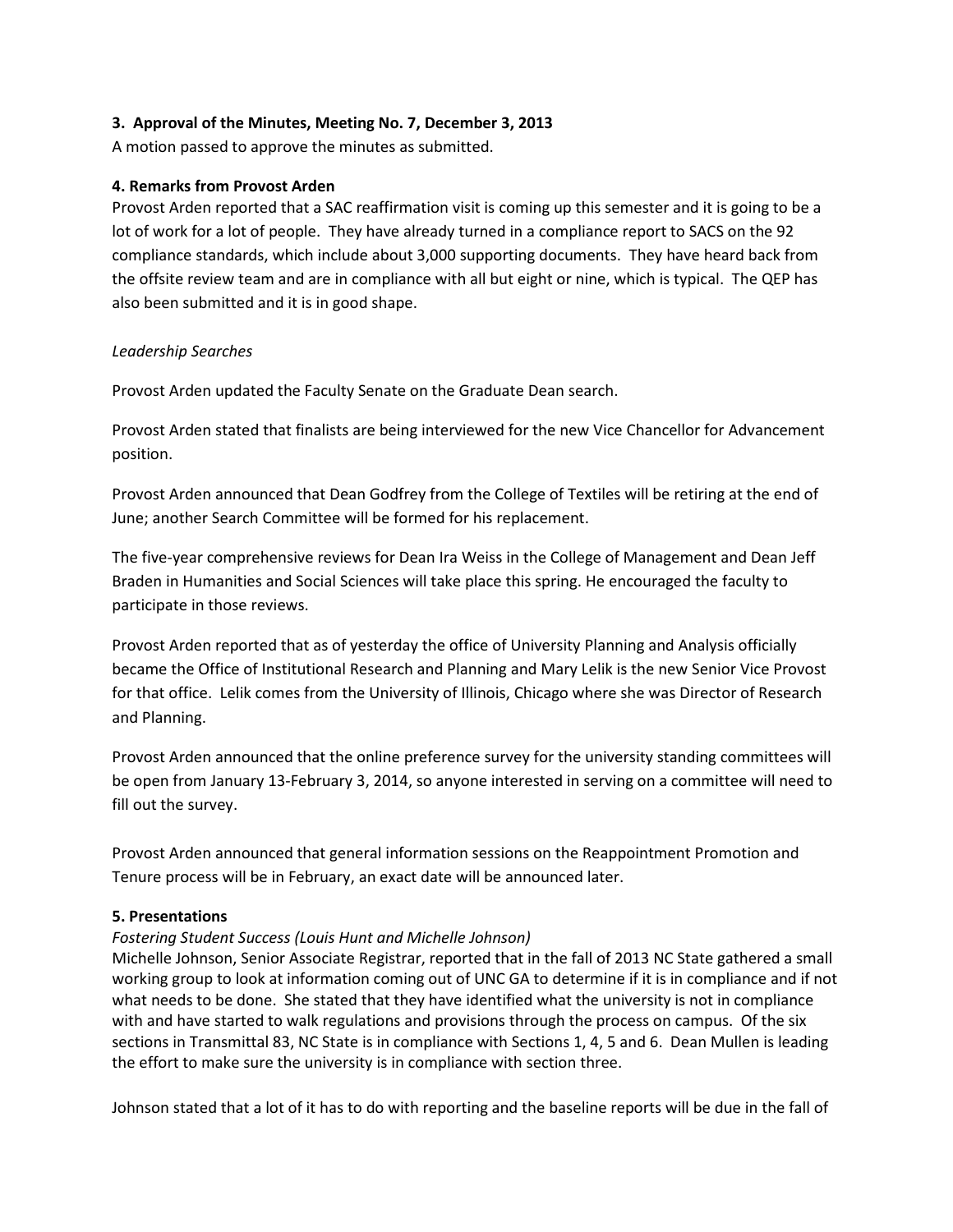2014. The baseline reports will go out and then it is either on a two year or three year cycle depending on the item number in the memo.

Johnson stated that in order to bring NC State in compliance with Section 2 there are a handful of regulations that need revisions. The regulations that they have proposed revisions to have already been to the Academic Policy subcommittee for review and there were no major concerns with the revisions that were proposed. She added that one thing to keep in mind is that this came out because of discrepancies in the way member institutions of the UNC system are handling adds, drops, and withdrawals. NC State for the most part is already in compliance and in the areas where it is not, the majority of students are already making adequate progress toward degree.

Johnson stated that our students for the most part are making progress in doing what they need to do, so they don't feel that this is going to have a huge impact at all on the students, their performance, or their behavior.

Johnson stated that NC State has some Regulations on the books that are huge. Progress toward degree is confusing and this gives them an opportunity to shorten or combine some regulations. There are a handful of regulations that need to be updated. The one that you are going to hear the most about from students is changes to the add/drop and changes to withdrawal. The big points there are that undergraduate students' course drops after census dates must now be considered as course withdrawals, so as a course withdrawal after census dates means that it results as a "W" on a student's transcript. She stated that they have looked at drop behavior and students that are making progress toward degree and graduating in four years and six years aren't really dropping more than four courses after census date, so again the students who are making progress and doing what they need to be doing will not be impacted.

Johnson pointed out that undergraduates will be limited to a maximum of 16 hours dropped after census date for non-extenuating circumstances, which means that there is no limit to students who need to drop after census date for medical, psychological or hardships, because none of those drops count against the 16 hour maximum, so it is only the drops after census dates for which the student does not have some extenuating circumstance that would lead to that withdrawal on the transcript.

### *Withdrawals*

Melissa Johnson stated that in all likelihood a student who withdraws for the entire term has some type of extenuating circumstance, so they are defining a term withdrawal as due to extenuating circumstances, which means that if a student drops sixteen hours in a term, none of that counts against that sixteen hour maximum because it has been defined as a term withdrawal as it must be due to extenuating circumstances.

### *Questions and Comments Will the drop date still be the same?*

Johnson responded that the last day to drop will still be eight weeks, but if a student self-drops from the census date to that eight week drop, that is going to count toward the sixteen hour maximum and it will show up as a "W" on the transcript.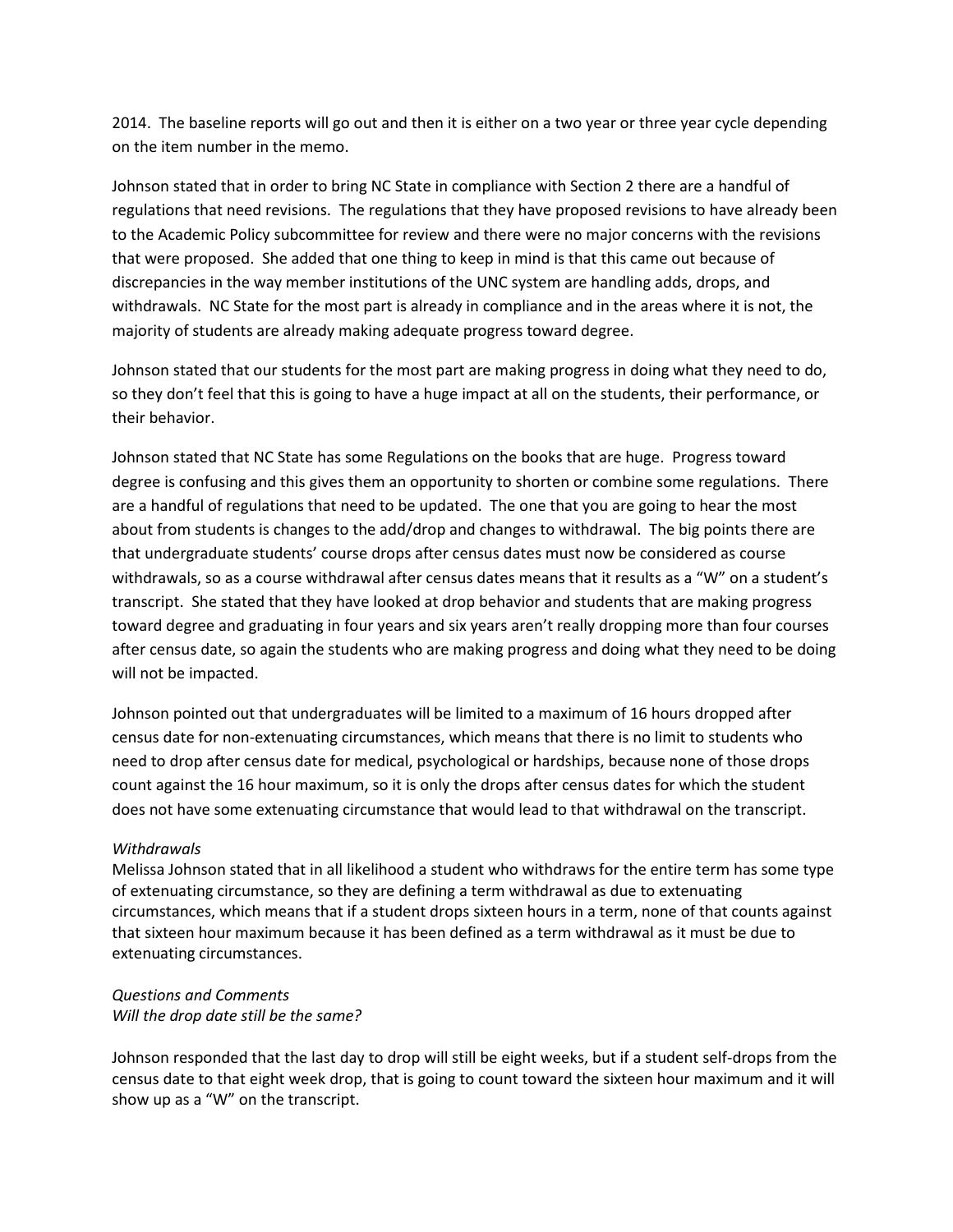*Will the "W" grade just represent a "W" grade and not a designation such as a P or F to determine whether or not the student is passing or failing the course?*

Vice Provost Hunt stated that they can do that, but he feels it would be a challenge. There is a question as to whether they should differentiate between "W" as a discretionary drop and "W" as a late drop. They have discussed the WP and the WF and determined that the easiest thing would be to just go with the "W."

#### *Who will make the decision on what extenuating circumstances are?*

Johnson stated that they are working with the Academic Associate Deans in the colleges to make sure they have a process that works for everyone and isn't over burdensome to the student or to the colleges that might have to make this decision.

*In section 3 we are supposed to be reporting on how the various internal GPA transfer requirements are impinging or not impinging on the student's transfers anywhere. Where is that going? We are now in a situation where there are students carrying a 2.0 GPA and are eligible to graduate, but can't find a department to transfer into. Are we ever going to deal with that?* 

Vice Provost Hunt responded yes, that the issue is brought up when they are meeting with the deans on enrollment issues. Other schools have dealt with it. He stated that they have to be careful because there are certain programs that have capacity issues. We know that there are legitimate criteria that need to be met before a student should be admissible to a program. You need students who are interested in your disciplines. We have looked at the data and we have tried to prove that there is a friction that delays time to degree and we have been able to demonstrate that. Now we have built a coded system and it's just a matter of keeping moving in this direction. We have done a lot but there is still a big step to be taken and we are heading toward it but haven't identified that step yet.

Chair Zonderman added that he really thinks this has to be a university wide discussion; it can't be done just individually or in the college.

Hunt stated that one thing that works in their favor at solving this issue is they have alleviated some of the continuing expansion of the undergraduate programs. We have fewer undergraduates than we did last year and the year before, so we have actually created some capacity that hadn't been there before and that is valuable. Also, the coded system has a lot of flexibility built into it and it will take a while for departments to become comfortable with it and colleges to figure out how to use it, so hopefully we will start moving from this arbitrary metric of total GPA to something that is meaningful and predictable of success.

*Senator Williams stated that the Athletics Council made a proposal a couple of years ago about a "get out of jail free card" to deal with this problem, that every student at NC State has one chip they can cash in to get out of where they are into whatever major they want to get into. Because it is so difficult to navigate from one place to another because of GPA requirements, you will never get out, so are there any further discussions about something as simple as that?*